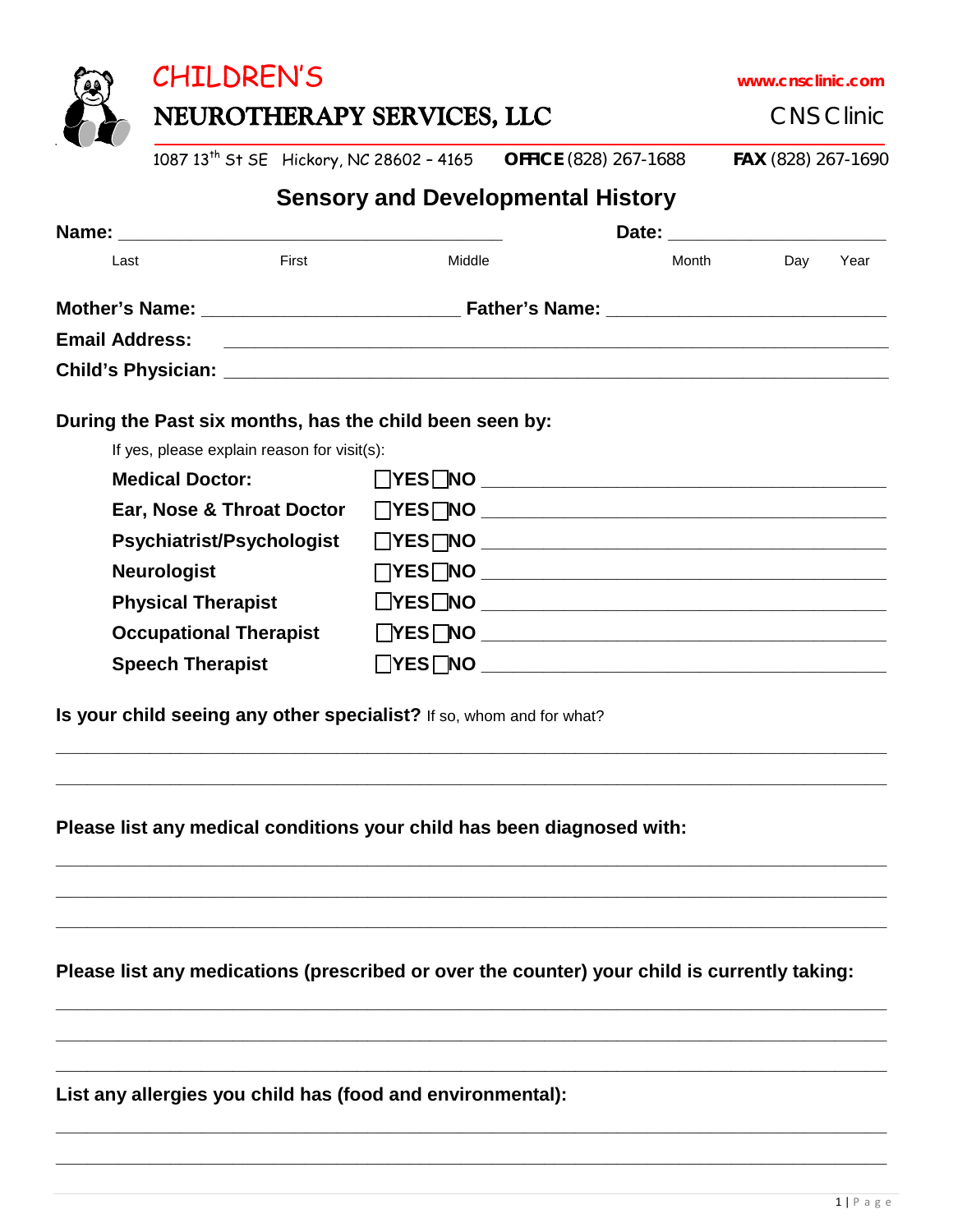Please indicate, describe, and provide approximate dates for the following pertaining to your child:

|  | Please list medical precautions (if any) regarding your child and therapy: |                                                                                  |  |  |  |  |  |
|--|----------------------------------------------------------------------------|----------------------------------------------------------------------------------|--|--|--|--|--|
|  |                                                                            | Were there any complications with pregnancy, labor, or delivery? Please explain. |  |  |  |  |  |
|  | Full Term or Premature? (Check one)                                        |                                                                                  |  |  |  |  |  |
|  | Number of weeks: ________________                                          |                                                                                  |  |  |  |  |  |
|  | <b>Weight at Birth:</b>                                                    |                                                                                  |  |  |  |  |  |
|  | <b>Small for gestational age:</b>                                          | $\Box$ YES $\Box$ NO                                                             |  |  |  |  |  |
|  | <b>Breech (feet first):</b>                                                | $\Box$ YES $\Box$ NO                                                             |  |  |  |  |  |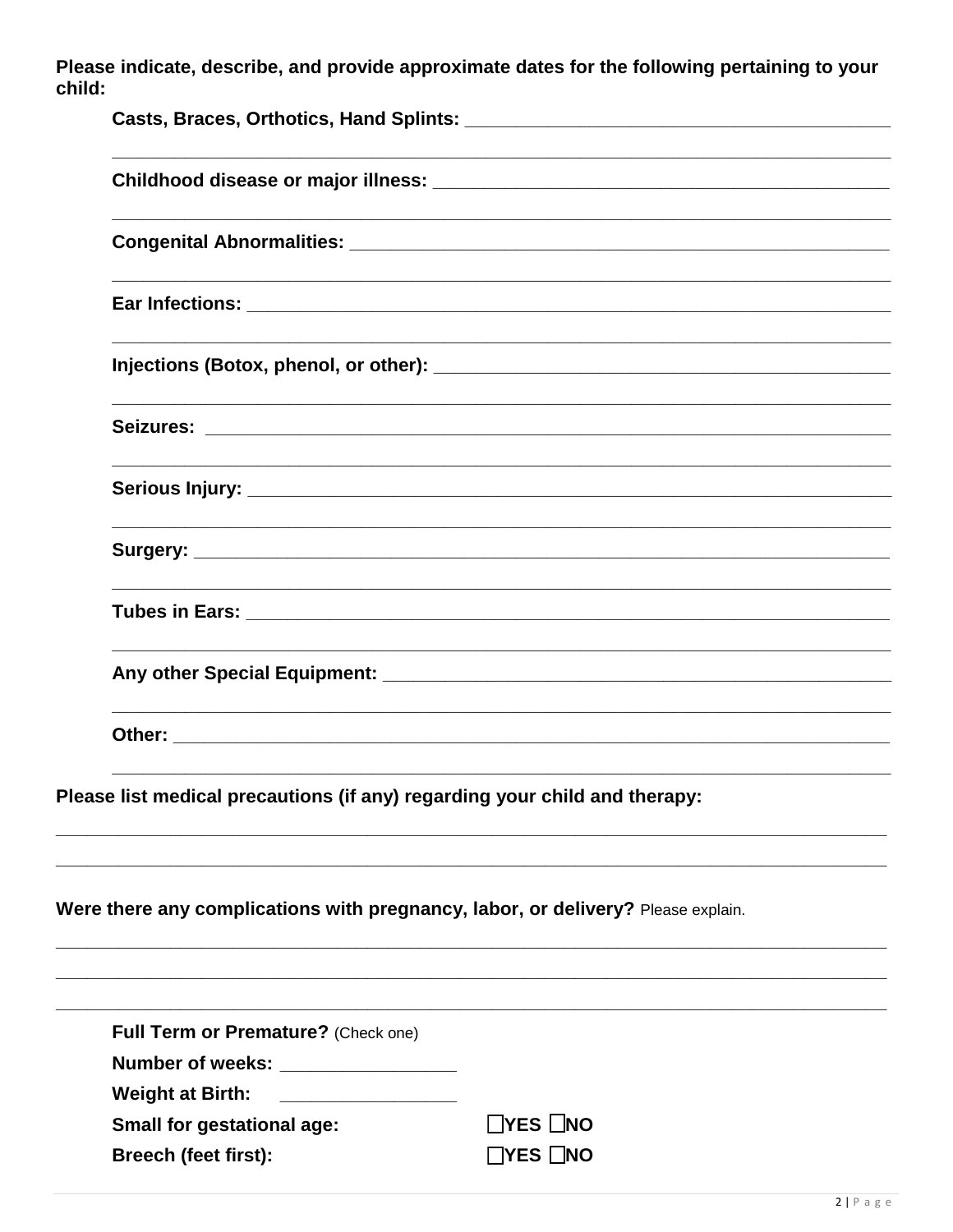| <b>Required forceps for delivery?</b>                                                           | ΠYES ∐NO                                                                                                             |  |  |  |  |  |
|-------------------------------------------------------------------------------------------------|----------------------------------------------------------------------------------------------------------------------|--|--|--|--|--|
| <b>Required vacuum for delivery?</b>                                                            | $\Box$ YES $\Box$ NO                                                                                                 |  |  |  |  |  |
| <b>Birth Injuries:</b>                                                                          | $\Box$ YES $\Box$ NO                                                                                                 |  |  |  |  |  |
|                                                                                                 |                                                                                                                      |  |  |  |  |  |
| Required Intensive Care Hospitalization? LYES DNO                                               |                                                                                                                      |  |  |  |  |  |
|                                                                                                 |                                                                                                                      |  |  |  |  |  |
| Jaundiced?                                                                                      | $\Box$ YES $\Box$ NO                                                                                                 |  |  |  |  |  |
|                                                                                                 |                                                                                                                      |  |  |  |  |  |
| Provide the approximate ages (when possible) or comment on anything usual for the<br>following: |                                                                                                                      |  |  |  |  |  |
| <b>Rolling over:</b>                                                                            |                                                                                                                      |  |  |  |  |  |
| <b>Sits Independently:</b>                                                                      |                                                                                                                      |  |  |  |  |  |
| Crawling:                                                                                       | <u> 1980 - Jan James James James James James James James James James James James James James James James James J</u> |  |  |  |  |  |
| <b>Walks:</b>                                                                                   |                                                                                                                      |  |  |  |  |  |
| <b>Drinks From Cup:</b>                                                                         |                                                                                                                      |  |  |  |  |  |
| <b>Says Words:</b>                                                                              |                                                                                                                      |  |  |  |  |  |
| <b>Chews Solid Foods:</b>                                                                       |                                                                                                                      |  |  |  |  |  |
| <b>Was Crawling Phase Brief?</b>                                                                | $\Box$ YES $\Box$ NO Absent? $\Box$ YES $\Box$ NO                                                                    |  |  |  |  |  |
| Does or did your child experience hesitancy or delays in learning to go down stairs?□YES□NO     |                                                                                                                      |  |  |  |  |  |
|                                                                                                 |                                                                                                                      |  |  |  |  |  |
| Does your child continue to have accidents during the day? $\Box$ YES $\Box$ NO                 |                                                                                                                      |  |  |  |  |  |
| Does your child continue to have accidents at night?                                            | $\Box$ YES $\Box$ NO                                                                                                 |  |  |  |  |  |
| Does your child have regular sleep patterns:                                                    |                                                                                                                      |  |  |  |  |  |
|                                                                                                 |                                                                                                                      |  |  |  |  |  |
| Tend to be an earlier riser, up and on the go?                                                  | $\Box$ YES $\Box$ NO                                                                                                 |  |  |  |  |  |
| Have a difficult time falling asleep?                                                           | $\Box$ YES $\Box$ NO                                                                                                 |  |  |  |  |  |
| Need to have an adult present to fall asleep?                                                   | $\Box$ YES $\Box$ NO                                                                                                 |  |  |  |  |  |
| Sleep in his/her own bed?                                                                       | $\Box$ YES $\Box$ NO                                                                                                 |  |  |  |  |  |
| Does your child dislike any types of sensations (touch, noise, lights, movement)? Does he or    |                                                                                                                      |  |  |  |  |  |
| she seem to seek out any particular sensations?                                                 |                                                                                                                      |  |  |  |  |  |
|                                                                                                 |                                                                                                                      |  |  |  |  |  |
|                                                                                                 |                                                                                                                      |  |  |  |  |  |

**\_\_\_\_\_\_\_\_\_\_\_\_\_\_\_\_\_\_\_\_\_\_\_\_\_\_\_\_\_\_\_\_\_\_\_\_\_\_\_\_\_\_\_\_\_\_\_\_\_\_\_\_\_\_\_\_\_\_\_\_\_\_\_\_\_\_\_\_\_\_\_\_\_\_\_\_\_\_\_\_**